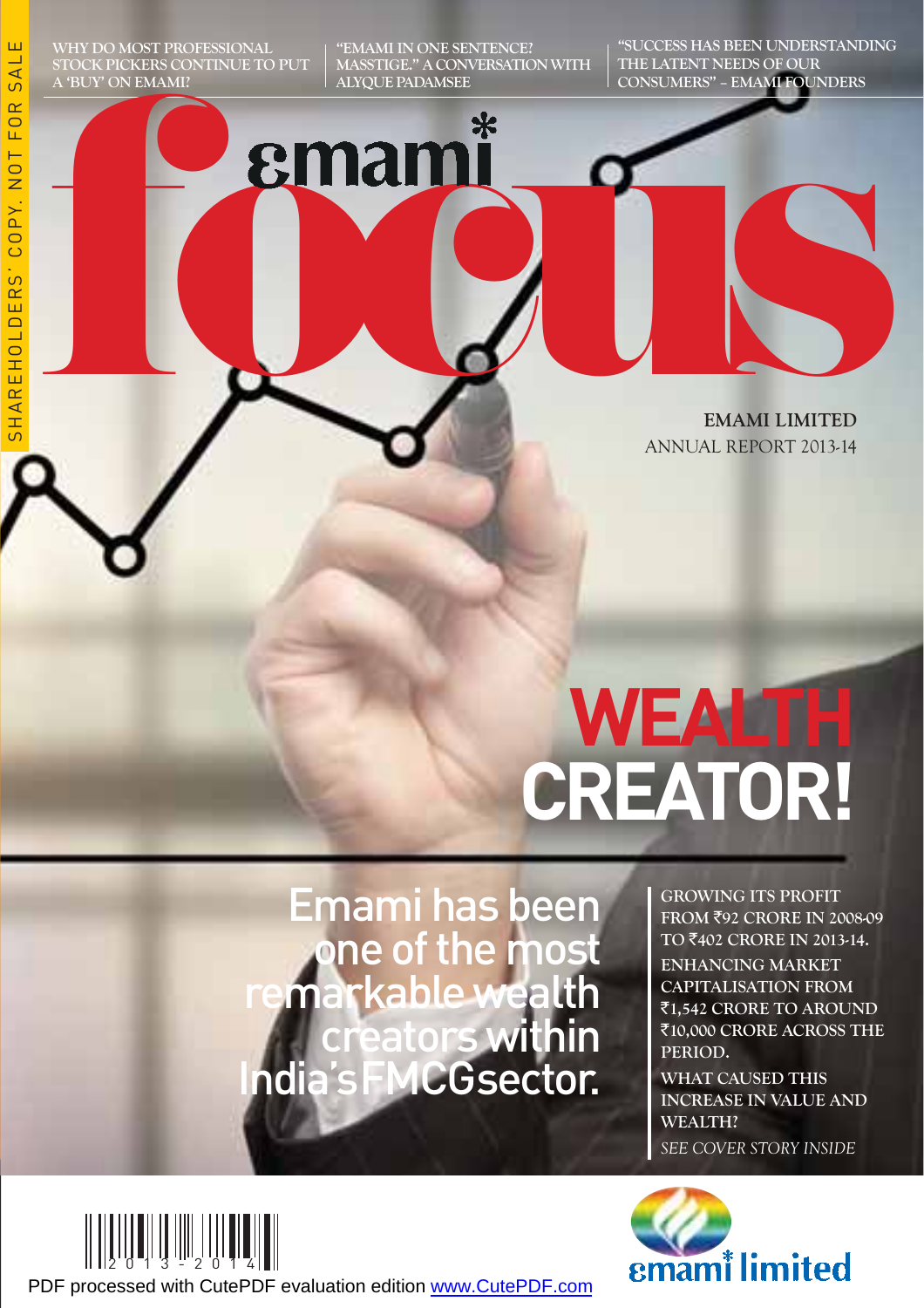# CORPORATE INFORMATION

DIRECTORS

CHAIRMAN R.S. AGARWAL

MANAGING DIRECTOR SUSHIL K. GOENKA

CEO-FINANCE, STRATEGY & BUSINESS DEVELOPMENT AND CFO N.H. BHANSALI

COMPANY SECRETARY & AVP-LEGAL A.K. JOSHI

#### AUDITORS

M/S S.K. AGRAWAL & CO *CHARTERED ACCOUNTANTS*

R.S. GOENKA K.N. MEMANI Y.P. TRIVEDI M.D. MALLYA P.K. KHAITAN SAJJAN BHAJANKA S.B. GANGULY AMIT KIRAN DEB VAIDYA S. CHATURVEDI MOHAN GOENKA ADITYA V. AGARWAL HARSHA V. AGARWAL PRITI A SUREKA PRASHANT GOENKA

#### BOARD COMMITTEES

#### AUDIT COMMITTEE

S.B. GANGULY, *CHAIRMAN* R.S. GOENKA SAJJAN BHAJANKA AMIT KIRAN DEB

#### NOMINATION AND REMUNERATION COMMITTEE

(PREVIOUSLY KNOWN AS REMUNERATION COMMITTEE) AMIT KIRAN DEB, *CHAIRMAN* SAJJAN BHAJANKA S.B. GANGULY

#### SHARE TRANSFER COMMITTEE

MOHAN GOENKA, *CHAIRMAN* ADITYA V. AGARWAL HARSHA V. AGARWAL PRITI A SUREKA

#### STAKEHOLDERS' RELATIONSHIP COMMITTEE

(PREVIOUSLY KNOWN AS INVESTORS' GREVIANCES COMMITTEE) SAJJAN BHAJANKA, *CHAIRMAN* S.B. GANGULY MOHAN GOENKA HARSHA V. AGARWAL

#### FINANCE COMMITTEE

R.S. GOENKA, *CHAIRMAN* SUSHIL K. GOENKA MOHAN GOENKA ADITYA V. AGARWAL HARSHA V. AGARWAL PRITI A SUREKA

#### CORPORATE GOVERNANCE COMMITTEE

S.B. GANGULY, *CHAIRMAN* R.S. GOENKA Y.P. TRIVEDI AMIT KIRAN DEB

#### CORPORATE SOCIAL RESPONSIBILITY COMMITTEE

SUSHIL K. GOENKA, CHAIRMAN AMIT KIRAN DEB MOHAN GOENKA HARSHA V. AGARWAL PRITI A SUREKA

#### BANKERS

CANARA BANK | ICICI BANK LTD. | STATE BANK OF INDIA | HDFC BANK | HSBC

REGISTRAR & TRANSFER AGENT MAHESWARI DATAMATICS PRIVATE LIMITED, 6, MANGOE LANE, KOLKATA 700 001, WEST BENGAL, INDIA, TEL: +91-33-2248 2248, FAX: +91-33-2248 4787, EMAIL: MDPL@CAL.VSNL.NET.IN

REGISTERED OFFICE: EMAMI TOWER, 687, ANANDAPUR, EM BYPASS, KOLKATA 700 107, WEST BENGAL, TEL : +91-33-6613 6264, FAX: +91-33-6613 6600, EMAIL: CONTACT@EMAMIGROUP.COM

#### OUR PRESENCE

SEVEN FACTORIES, ONE OVERSEAS UNIT, FOUR REGIONAL OFFICES, 32 DEPOTS, FIVE OVERSEAS SUBSIDIARIES, 63 COUNTRIES

ONLINE: WWW.EMAMILTD.IN | CIN: L63993WB1983PLC036030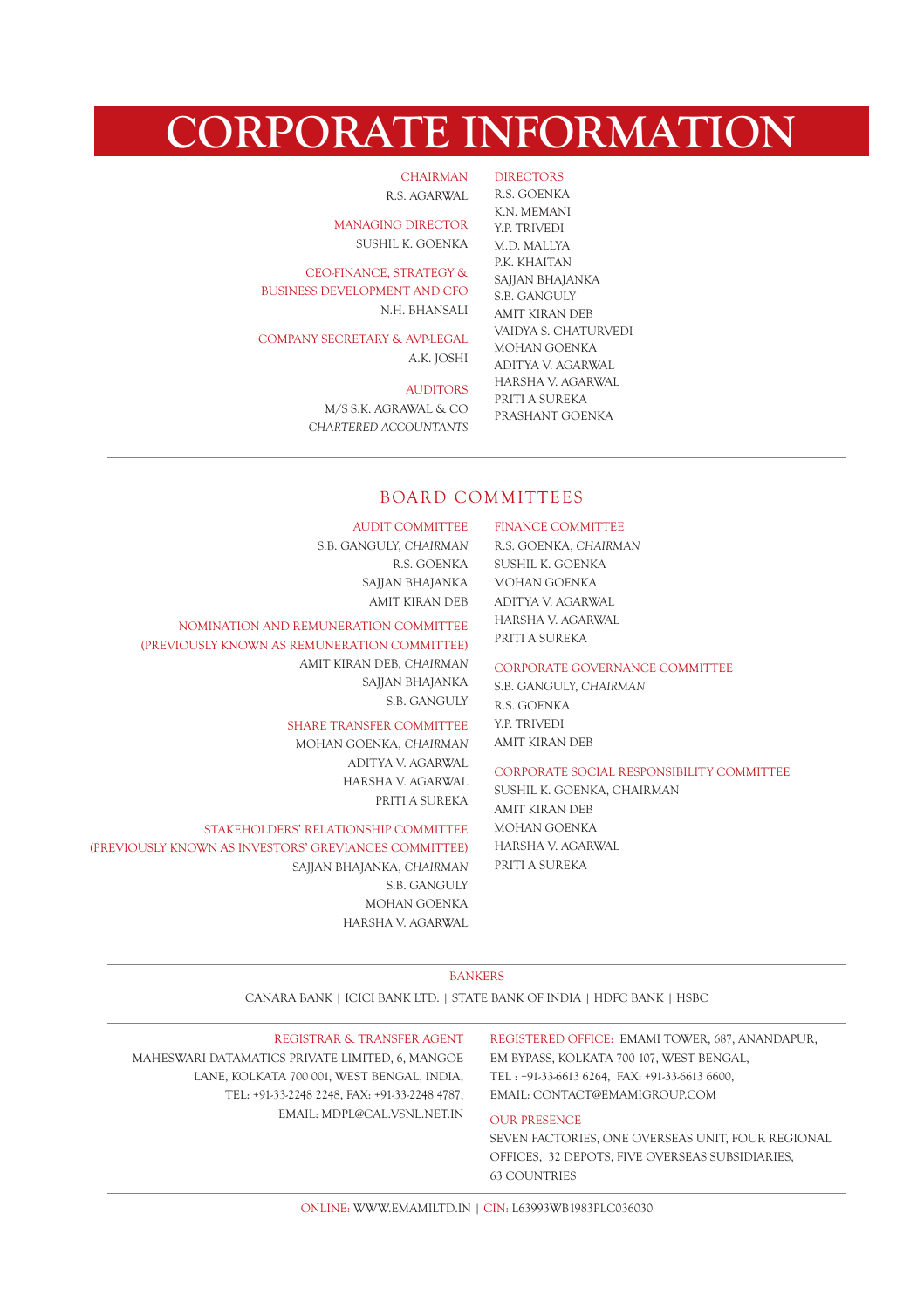# Ab pollution se dar nahi Introducing Boroplus **Anti Pollution Face Wash** With revolutionary Nature Shield Complex



# Pollution Ka Solution'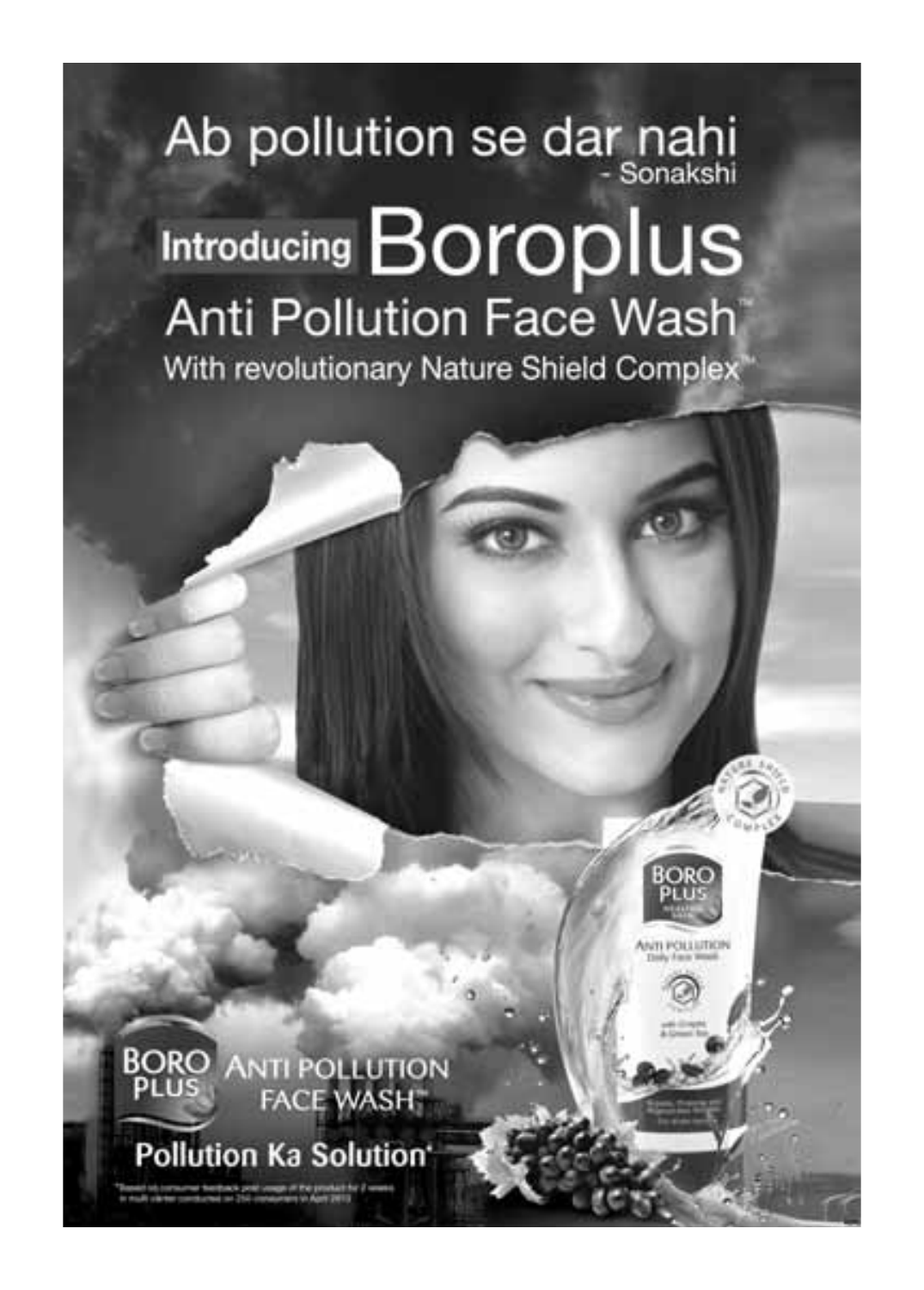

CONTENT

# Letter from the Editor

We are happy to bring you the<br>Limited.<br>Limited. 31st Annual Report of Emami Limited.

Over the decades, Emami Limited (started with a seed capital of  $\overline{\xi}20,000$ ) has become a wealth creator – in terms of its brands, turnover, profitability and market capitalisation – valued at around  $\bar{\tau}$ 10,000 crore.

What makes our story compelling is that we have grown through a policy of 'middle-classisation', we have grown through ruralisation, we have grown through endorsements, we have grown through category creation, we have grown through professionalisation.

The result is that we are a rare sustained Indianised FMCG success story, one of the fastest growing and profitable in our sector.

This report covers the various facets of the Emami success story and we hope readers will find it informative, insightful and enriching.



R.S. Agarwal R.S. Goenka

### Founders' statement Special report



"Our key to success has been understanding the latent needs of our consumers" R.S. Agarwal and R.S. Goenka *Founders*





Emami's story on sachetisation



#### Forward-looking statement

In this annual report, we have disclosed the Company's objectives, expectations and forecasts to enable investors to comprehend our prospects and take informed investment decisions. This report and other statements – written and oral – that we periodically make may be forwardlooking within the meaning of applicable securities laws and regulations. We have tried wherever possible to identify such statements

by using words such as 'anticipates', 'estimates', 'expects', 'projects', 'intends', 'plans', 'believes' and words of similar substance in connection with any discussion of future performance.

Although we believe that we have been prudent in our assumption, actual results may differ materially from those expressed in the statement. The achievement of results is subject to risks, uncertainties and even inaccurate assumptions.

16 MD's statement Optimism! - SUSHIL K. GOENKA *Managing Director*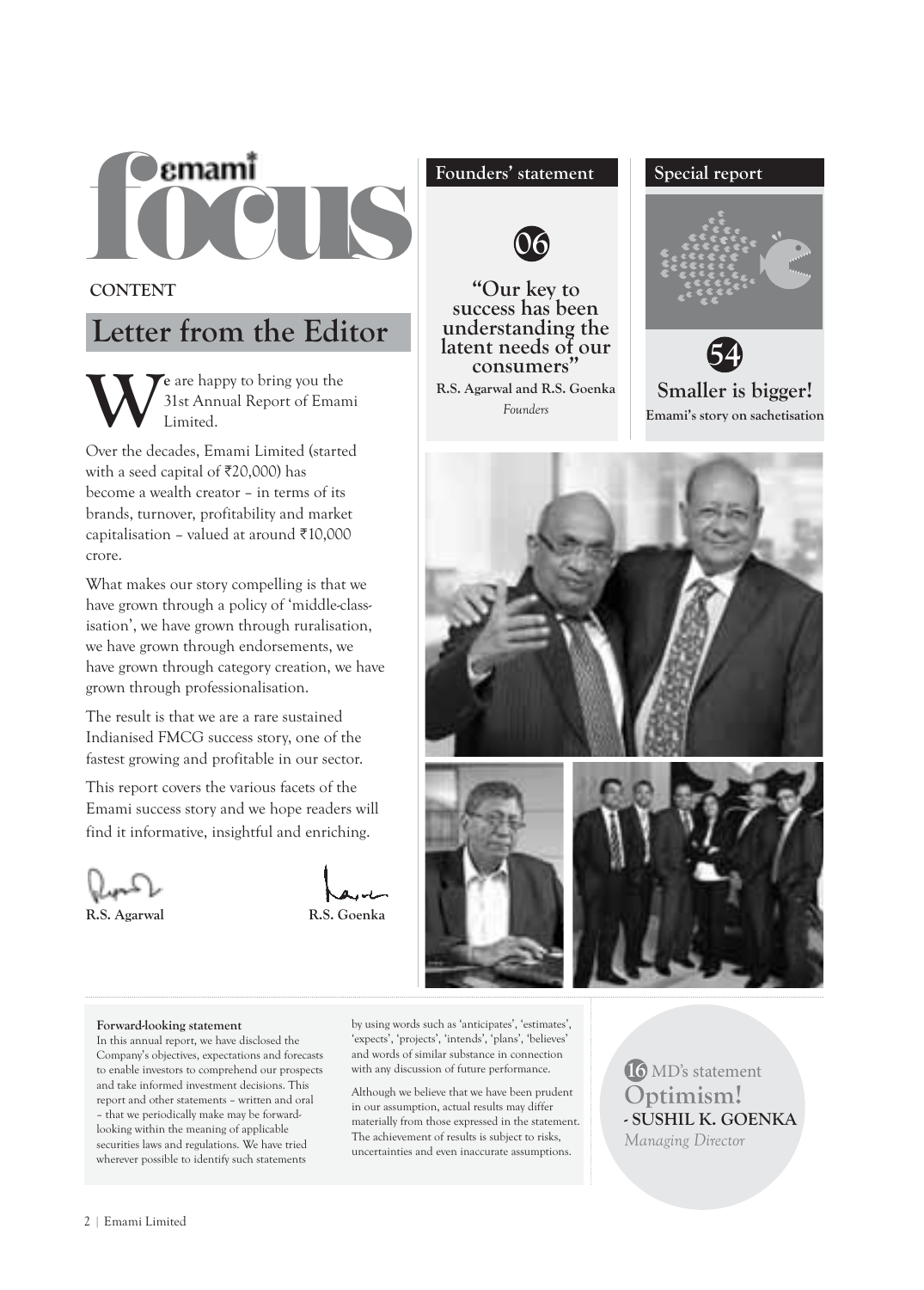### Special reports

# <sup>36</sup> Evolution Economic and

10 things you probably never knew about how Emami was started



#### 68

Economic and<br>business scenario Management Discussion and Analysis

> $-38-$ Hot property! 48 Emami, the rare Indian multi-national  $-58-$ Bringing the Emami magic touch to Zandu!  $-62$ IT capability is driving business efficiency  $-66-$ Our brands

### Features

 $-20$ Daring to create a new market, not settling for a share of the existing market-Fair &Handsome 26 Pain management & BoroPlus  $-62$ 12 things you need to know about *ayurveda*  $\bullet$ 

"HR management represents the key strategic thrust at Emami"

# Cover story 10 Wealth creator

Emami has been one of the most remarkable wealth creators within India's FMCG sector.



# Guest interviews

23 "Emami has been instrumental in my growth as a media professional"

Rajesh Jain of Prachar shares his experience of working with Emami

30 "Emami in one sentence? Masstige"

with

Padamsee

A conversation advertising guru Alyque

# An interview

with Nigel Williams, *brand consultant*

40 "Emami's strength"

## 52 "We expect to reinvent the Zandu brand"

Excerpts from an interview with Hrishi Bhattacharyya, *brand consultant*

# 56

"With Emami, we have access right to the top!"

Key Emami dealer, Arun Poddar (Poddar Traders, New Delhi), explains what has helped grow his Emami relationship over the decade

Agile Monitoring<br>Network Project Ch<br>Tethodology Organiza Methodology Organiz<br>Goal Stage Estimating<br>me Managing \_ Event **Allocation Resources** Strategy Evaluatio n <sub>Controlling</sub><br>Leading<br>montotion Implementation Be<br>Business Appro

People MAKE OVER Emami Limited. Promoter-driven yet professionally-managed. 43

Statutory Section 74 Directors' Report

Financial Section 104 Standalone Accounts 134 Consolidated Accounts

81 Corporate Governance Report



#### Photo feature 64

Emami for the first time, organised Emami Cultural Fiesta, a series of events which aimed to reach out to all those who appreciate music and the performing arts.



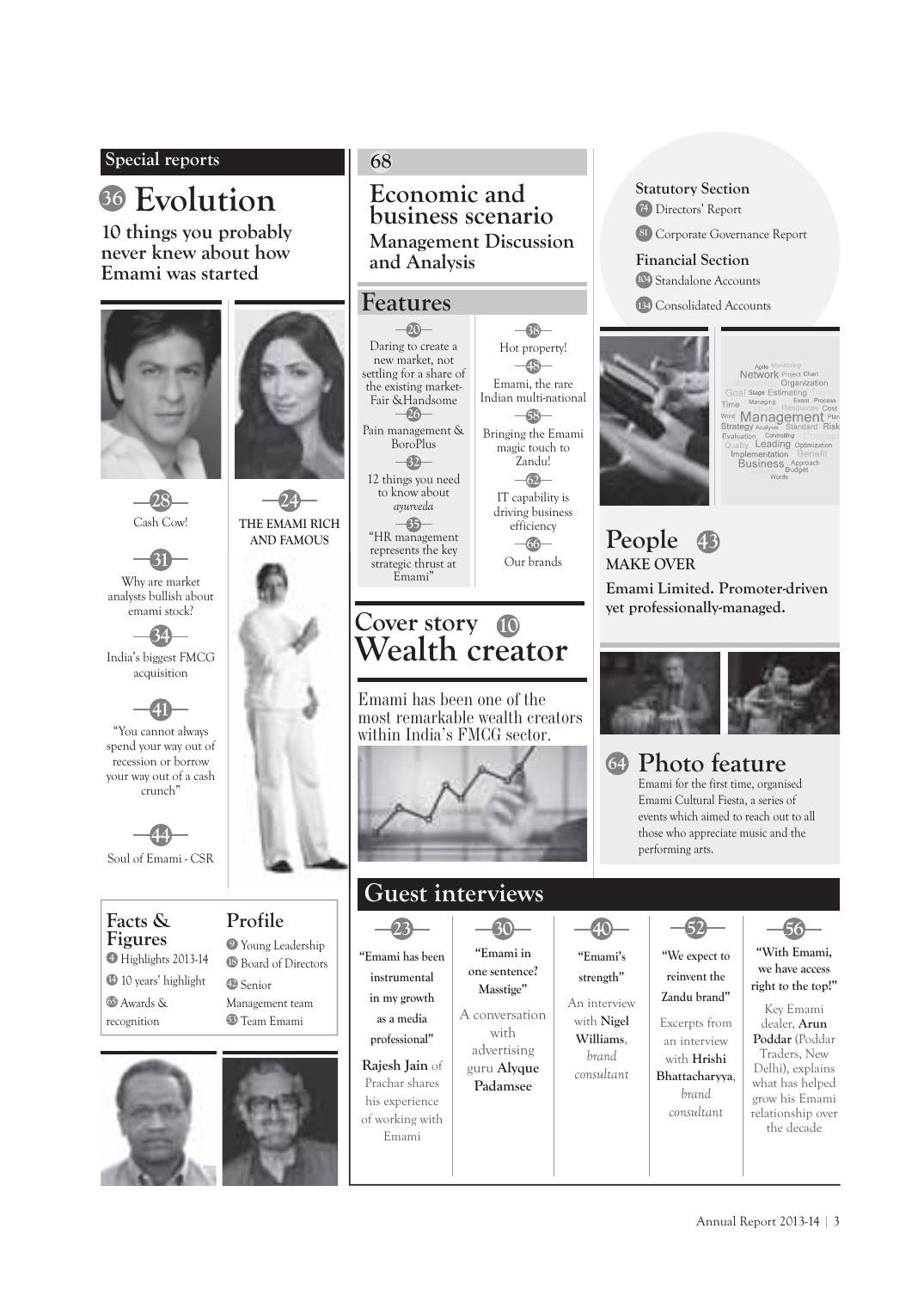# HIGHLIGHTS 2013–14

## PROFITS

1 EBIDTA ₹441crore grew by 27.1%

2 EBIDTA margin 24.2% improved by 380 bps

3 PAT ₹402.4 crore grew by 27.9%

4 PAT margin 22.10% improved by 357 bps

 $5$  EPS ₹17.73 also grew by 27.9%

6 ROCE 40.9% grew by 645 bps

7 ROE 43.2% grew by 270 bps

# TURNOVER

1 Consolidated net sales ₹1,821 crore grew by 7.2%

2 Domestic sales ₹1.511 crore grew by 5.1%

**COSTS** 

470 bps.

sales

1 Cost of goods sold at 37.4% of sales decreased by

2 Advertisement and Sales promotion stood at ₹277 crore, decreased from 16.4% to 15.2% of

3 International business ₹221crore grew by 23.0%

4 Institutional business  $\overline{389}$  crore grew by 8.6%

# **CAPITAL** 1 Average collection

WORKING

period decreased from 24 days to 16 days

2 Average inventory holding increased from 25 days to 28 days.

3 Net working capital improved from 41 days to 29 days

4 Net Cash of ₹522 crore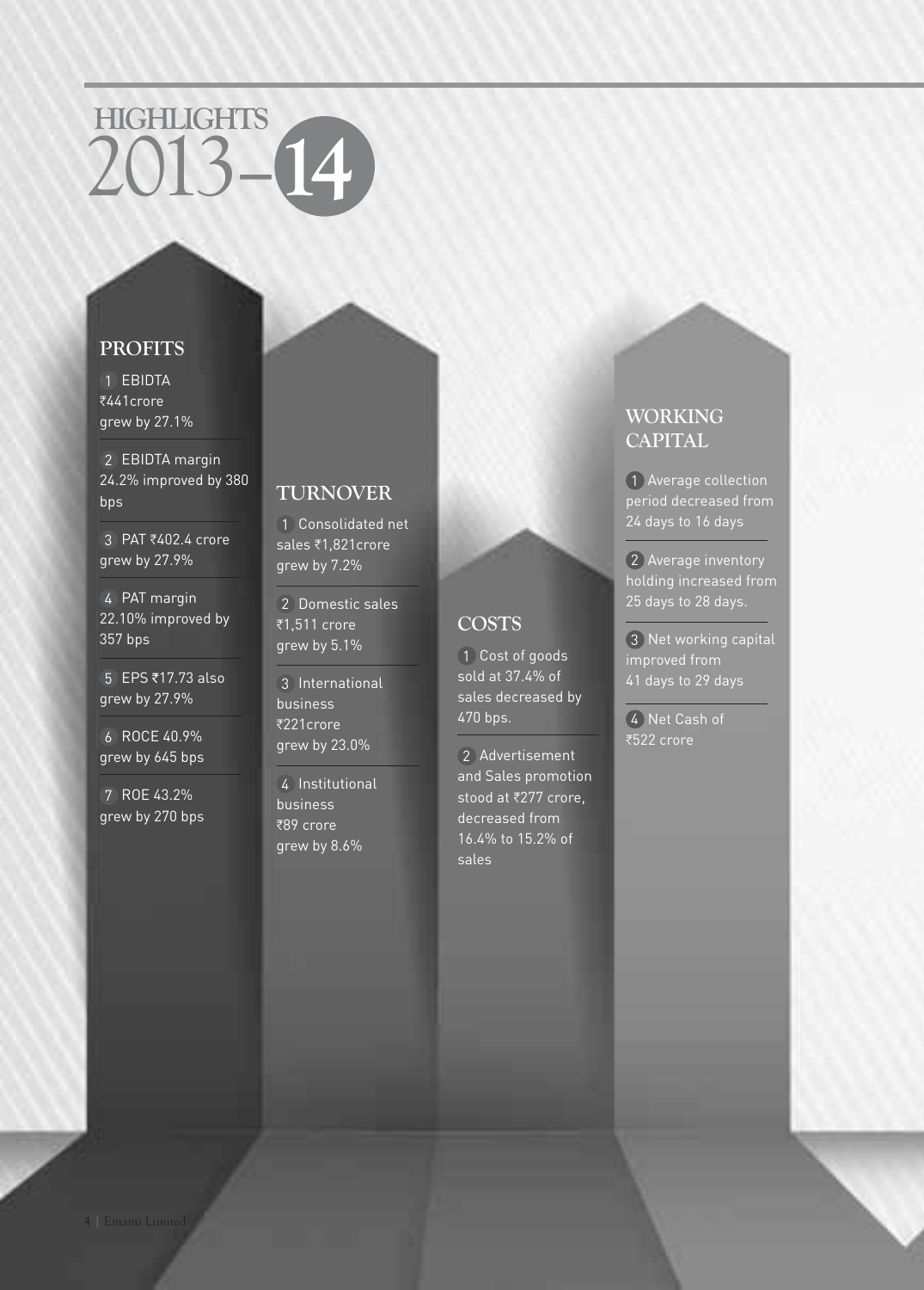# CAPITAL MARKET

1 The Company issued bonus shares to shareholders in the proportion of 1:2, i.e. one equity share for every two shares held in the Company in June 2013.

2 Market Capitalisation of around ₹10,000 crore

3 Initially shareholder who invested  $\overline{z}$ 1,000 for 100 shares eventually got back ₹4,000 after rights issue and are presently owners of Emami shares worth around ₹4.0 crore – 10,000 times return in 34 years

4 Shareholders' money increased by over 19 times and over four times on their investment after the public issue in March 2005 and QIP in July 2009 respectively

5 More than 20 brokerage houses covering Emami stock include UBS, Credit Suisse, Nomura and Macquarie. During the year CIMB, Philip Capital, ICICI Securities among others also initiated coverage on Emami

# BRANDS

1 Navratna Oil market share 57% in FY14 - surged 240 bps over FY13

-Cool Talcum Powder market share 24 % in FY14 surged by 470 bps over FY13

2 Fair and Handsome market share 61% in FY14 grew 350 bps over FY13

## BRANDS

3 Menthoplus Balm and Zandu Balm combined market share 61%

4 BoroPlus Antiseptic Cream market share 78% in FY14 grew by 70 bps over FY13

5 The Zandu Ayurvedic HCD grew by 36% in FY14

6 New launches BoroPlus face wash, 7 Oils in One, Fair and Handsome intense fairness face wash

# **OPERATIONS**

1 Direct retail reach increased to 6.25 lac outlets reaching out along with a distributor strength of 3,000

2 Initiated to cover 600 distributors under the outreachsecondary sales software, contributing to 60% of sales

3 Modern trade business grew by 28% in FY14

4 Bangladeshi unit started operations

5 Land acquired for third unit in North-east India under a mega project scheme and the unit is expected to commence operations in FY16

6 Construction initiated for warehouses in 4 locations : Kolkata, Patna, Ambala & Guwahati

7 Enterprise Risk Management implemented and is ISO 31000 : 2009 certified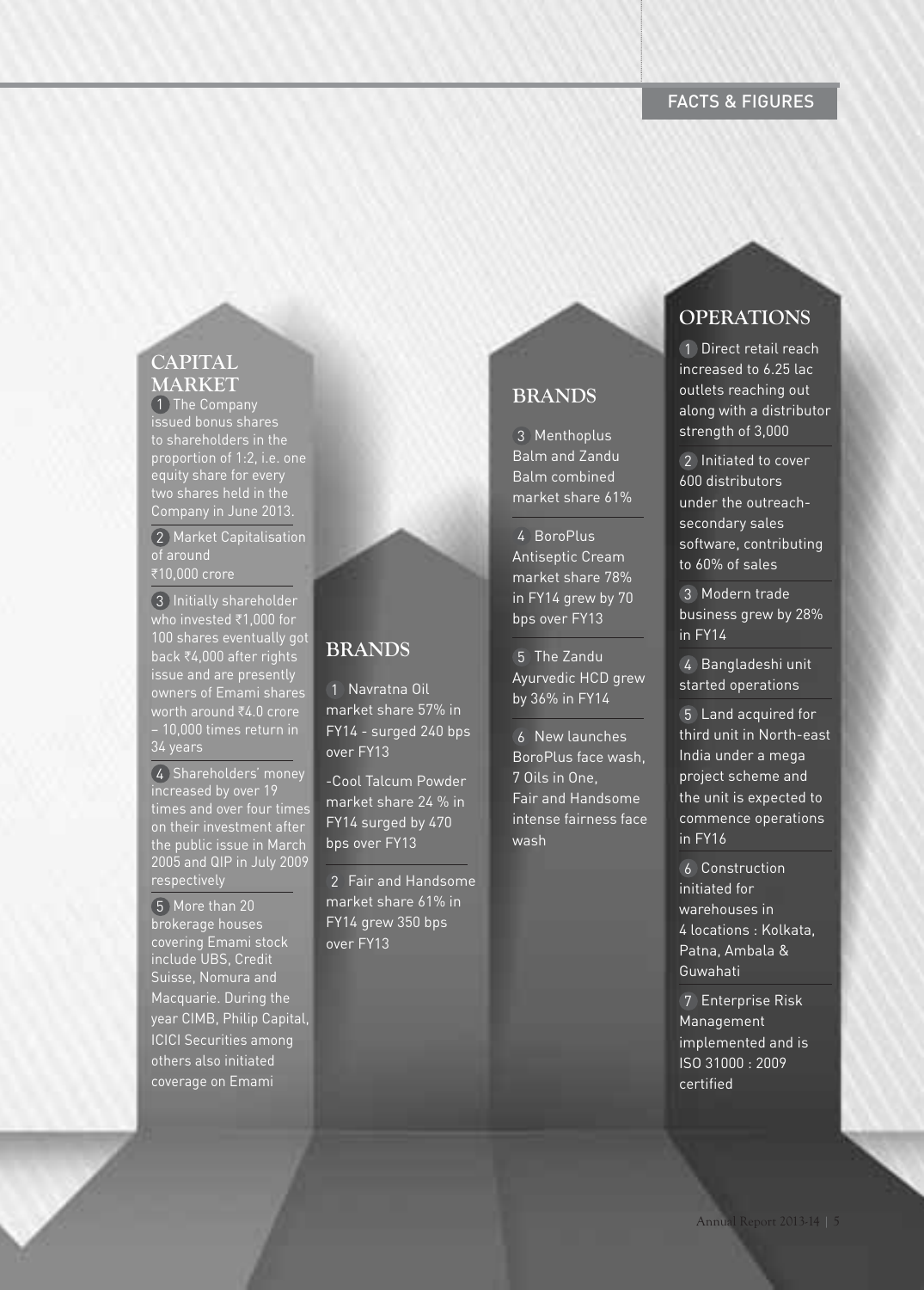# "Our key to success has been understanding the latent needs of our consumers"

T EMAMI, WE BELIEVE THAT THE<br>POSITIONING indicated in the headline of this<br>overview is as sound as it is relevant, for some<br>enduring reasons. In a world where there are<br>growing concerns about the safety of chemical product T EMAMI, WE BELIEVE THAT THE POSITIONING indicated in the headline of this overview is as sound as it is relevant, for some enduring reasons. In a world where there are the human body, Emami provides benign solutions. Emami products are herbal, safe and without side-effects.

In a world where consumers are continuously seeking innovative solutions, Emami provides products that take the consumer experience a few notches ahead each time. This is because Emami has commissioned a dedicated research unit stewarded by experienced industry professionals who reconcile the wisdom of *ayurveda* with the discipline of professional science.

In a world where competitive advantage is derived from the delivery of non-commoditised products, Emami provides distinctive products. This is because Emami has selected to work in under-penetrated segments with potential and introduced aspirational products without compromising mass relevance.

In a world where sustainable success is derived from sales across a wide footprint, Emami has invested in deep geographic penetration. Emami has leveraged its rural distribution channels that has made it possible for the Company's brands to be sold down to rural population clusters of 10,000+.

Emami selected to work in under-penetrated segments with potential and introduced products that are aspirational without compromising mass relevance.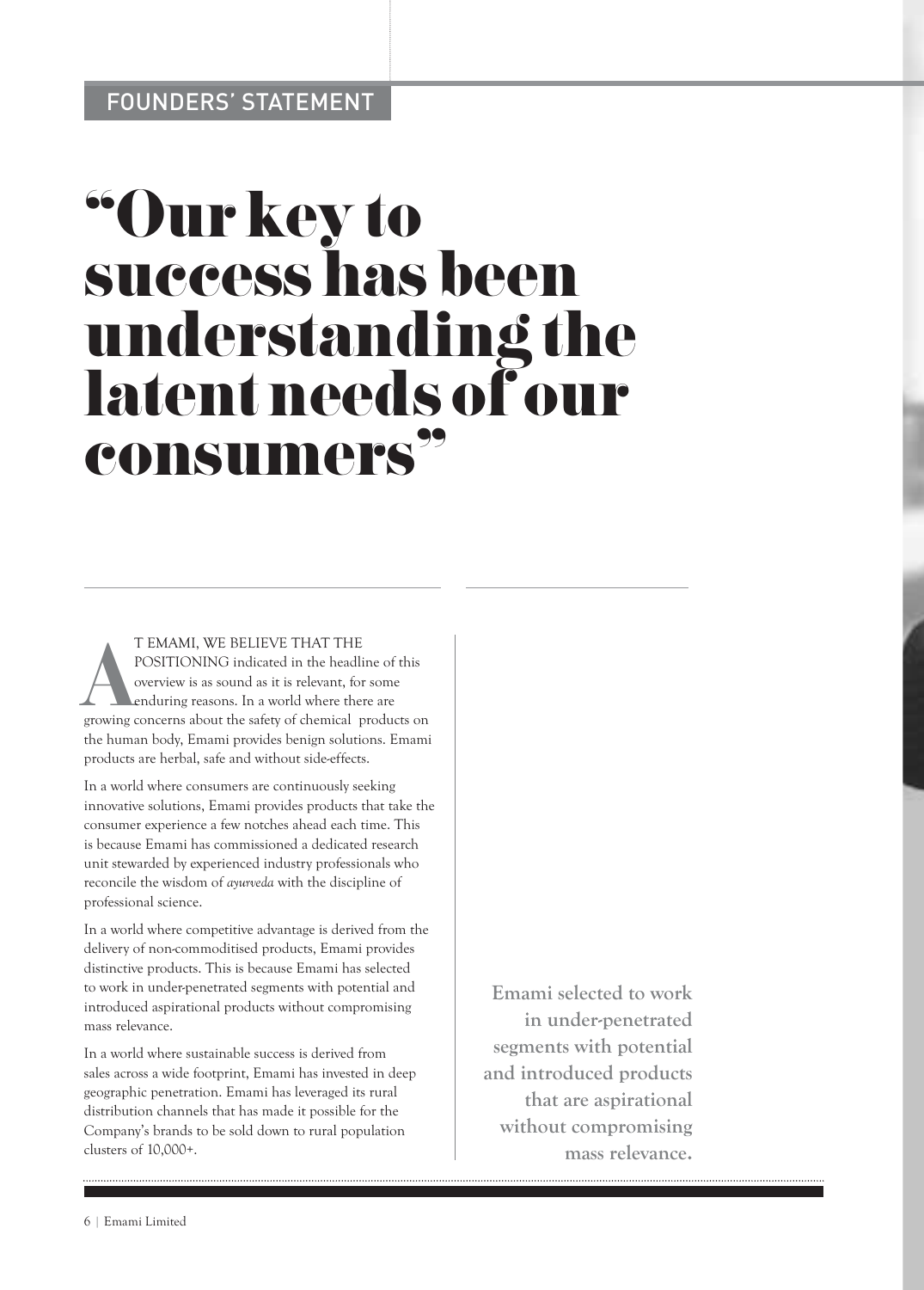**Emami** invested in a rural distribution network enjoying a direct reach to over 625,000 retailers covering villages with 10,000+ population